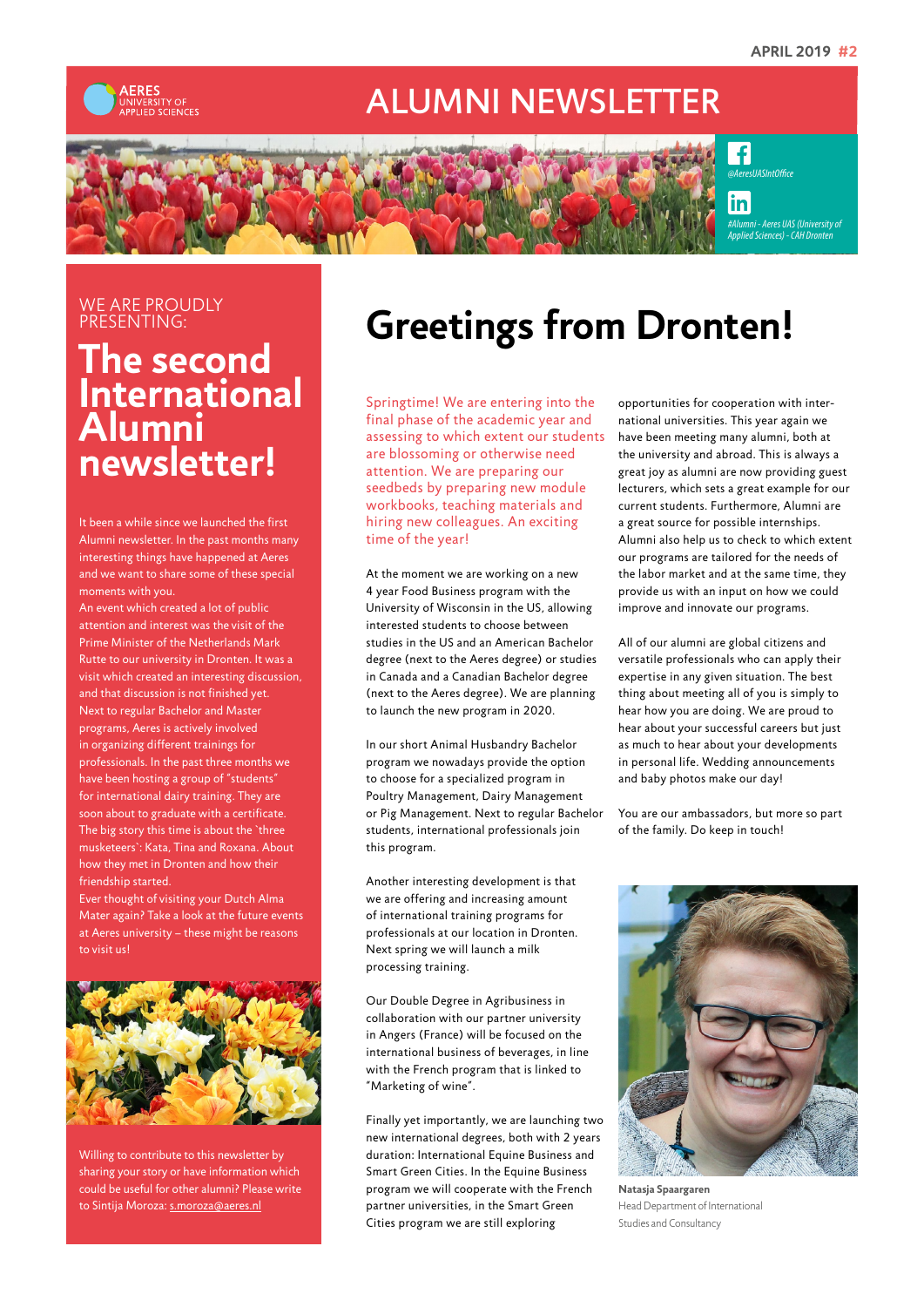

## OUR ALUMNI: STORIES

## FRIENDSHIP THAT STARTED IN DRONTEN **The three musketeers**

Dronten is known as place where students from different parts of the world, with different cultural backgrounds meet.

They have come to Dronten with one goal – to study. But also to make new friends, develop themselves or gain new career perspectives. During the past 25 years we have witnessed how many friendships and relationships have started in Dronten. We are proud that Dronten has served as a catalyst in these encounters. This time a story about "three musketeers" Kata, Tina and Roxana and their friendship, which started in Dronten.

#### **Who?**

Kata Korosi (33 years), from Szent Istvan University Budapest (Hungary), studied in 2016-2017 International Food Supply Chain Management. Tina Wang, from National ChungHsing University (Taiwan), studied in 2016-2017 International Food Supply Chain Management. Roxana Huja (24 years), from University of Applied Science and Veterinary Medicine, Cluj Napoca (Romania), studied in 2016-2017 International Food Safety Management.

#### **How did your friendship start? Was there a special moment which could be considered as a starting point of your friendship?**

Tina: I don't remember a particular starting point but we did a nice trip to Zwolle at the beginning of the school year. Also the weather was still nice and we could all eat together outside. In the winter we tried to squeeze in a car to do groceries together





First picture together (from left to right): Kata, Tina & Roxana in 2016

and talk about the cheese guy who handed out cheese samples (on was it Wednesday?). Roxana: I remember the first ever trip we made to the Urk fish factory. We were the 3 of us together in one car going to the factory and that's when we started to talk more with each other. After that it came naturally with group dinners, parties and group studies.

Kata: Our friendship developed slowly throughout the time we spent in Dronten and later on and we decided to stay in the Netherlands and ended up working for the same company.

#### **What exactly are you doing now?**

Kata: I work at Prodalim Group as QA manager in Rotterdam, the Netherlands. Roxana: I work at Cargill Cocoa and Chocolate as FSQR Officer in Wormer-Zaandam, the

Netherlands. Tina: I work at Danone Nutricia as Ingredient specification technologist for the Baby food

business. Located in Utrecht, the Netherlands.

#### **What do you remember the most from your study time in Dronten?**

Tina: The campus life I have the most memories about. Dronten is a special place to study and all the international students live closely together. We were able to sport, cook, party, hang out together and make some good bonds. Kata: The vivid international environment and the homey feeling we had at the campus. Roxana: I remember the multiple group projects that we had to do which allowed us to know ourselves and our colleagues better, discover and improve certain skills, the interactive classes and of course the intensive search for a good internship.

#### **How do you "keep your friendship alive"? What do you do together, what are your common interests?**

Tina: We all worked in the same company for a while and the hardships, chaotic first work experience in a foreign country stuck us together. We just meet whenever we can and take care of each other. When you are abroad alone, friends kind of become family.

Roxana: There isn't a certain way to keep a friendship alive, all friendships are different. We share the common interest in traveling and food, so I think that is one of the thing that keeps us together besides caring and supporting each other.

Kata: We became each other's family here, so for us it is natural that we travel or hang out together whenever we can.

#### **Is there anything you would like to do together in the future?**

Kata: Visit Taiwan and Japan. But first we have to go to Maastricht. We are planning that for a year now and couldn't put a date on it. Roxana: Visit Taiwan and having Tina as a guide. Tina: Visit Japan!

#### **What would you wish fellow Aeres international alumni? After all, you are one big family.**

Roxana: I wish everybody all the luck in following their goals, to work hard and never lose hope as life is like a rollercoaster. It may go down but eventually it goes up again.

Tina: I wish everyone very good luck. Kata: I can quote what Olga Lis told us at our last conversation as a class: Never give up!